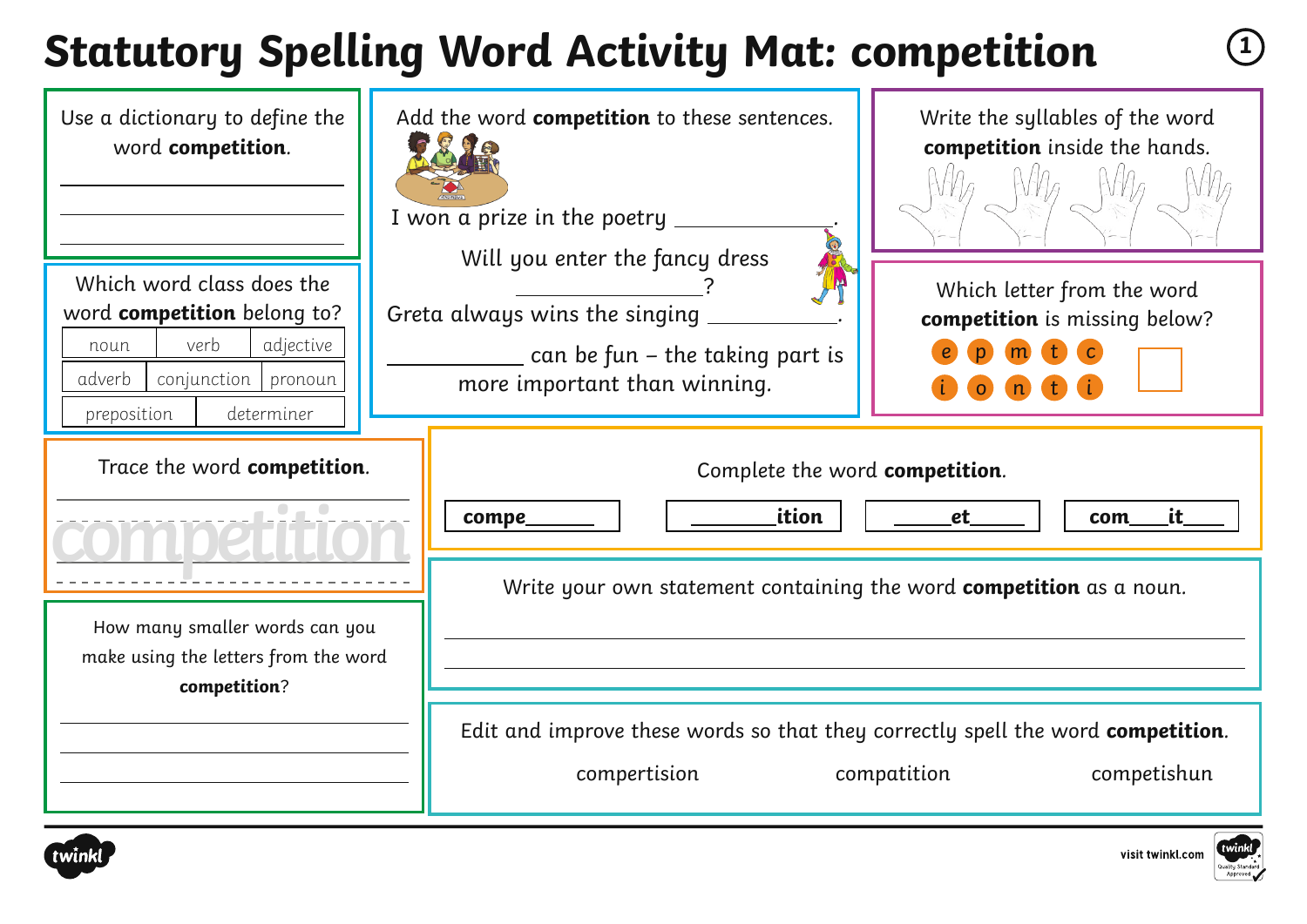## **Statutory Spelling Word Activity Mat: conscience <sup>2</sup>**

| Use a dictionary to define the<br>word conscience.                                                                                                          | Add the word conscience to these sentences.<br>Why do you have a guilty ____________                                                       | Write the syllables of the word<br>conscience inside the hands.                                             |  |
|-------------------------------------------------------------------------------------------------------------------------------------------------------------|--------------------------------------------------------------------------------------------------------------------------------------------|-------------------------------------------------------------------------------------------------------------|--|
| Which word class does the<br>word <b>conscience</b> belong to?<br>verb<br>adjective<br>noun<br>adverb  <br>conjunction pronoun<br>determiner<br>preposition | Will has a clear _________________.<br>Your _______________ is your sense of right<br>and wrong.<br>I don't want that on my _____________. | Which letter from the word<br>conscience is missing below?<br>$\epsilon$<br>$\circ$ $\circ$<br>$\mathbf{s}$ |  |
| Trace the word conscience.                                                                                                                                  | Complete the word conscience.<br>______________ence<br>con                                                                                 | ___________ci__<br>con<br><u>en_</u>                                                                        |  |
| Write a synonym and an antonym for<br>the word conscience.                                                                                                  | Write your own statement containing the word <b>conscience</b> as a noun.                                                                  |                                                                                                             |  |
| Synonym: ____________<br>Antonym: _____________                                                                                                             | Edit and improve these words so that they correctly spell the word conscience.<br>conshunce<br>consiance<br>consience                      |                                                                                                             |  |



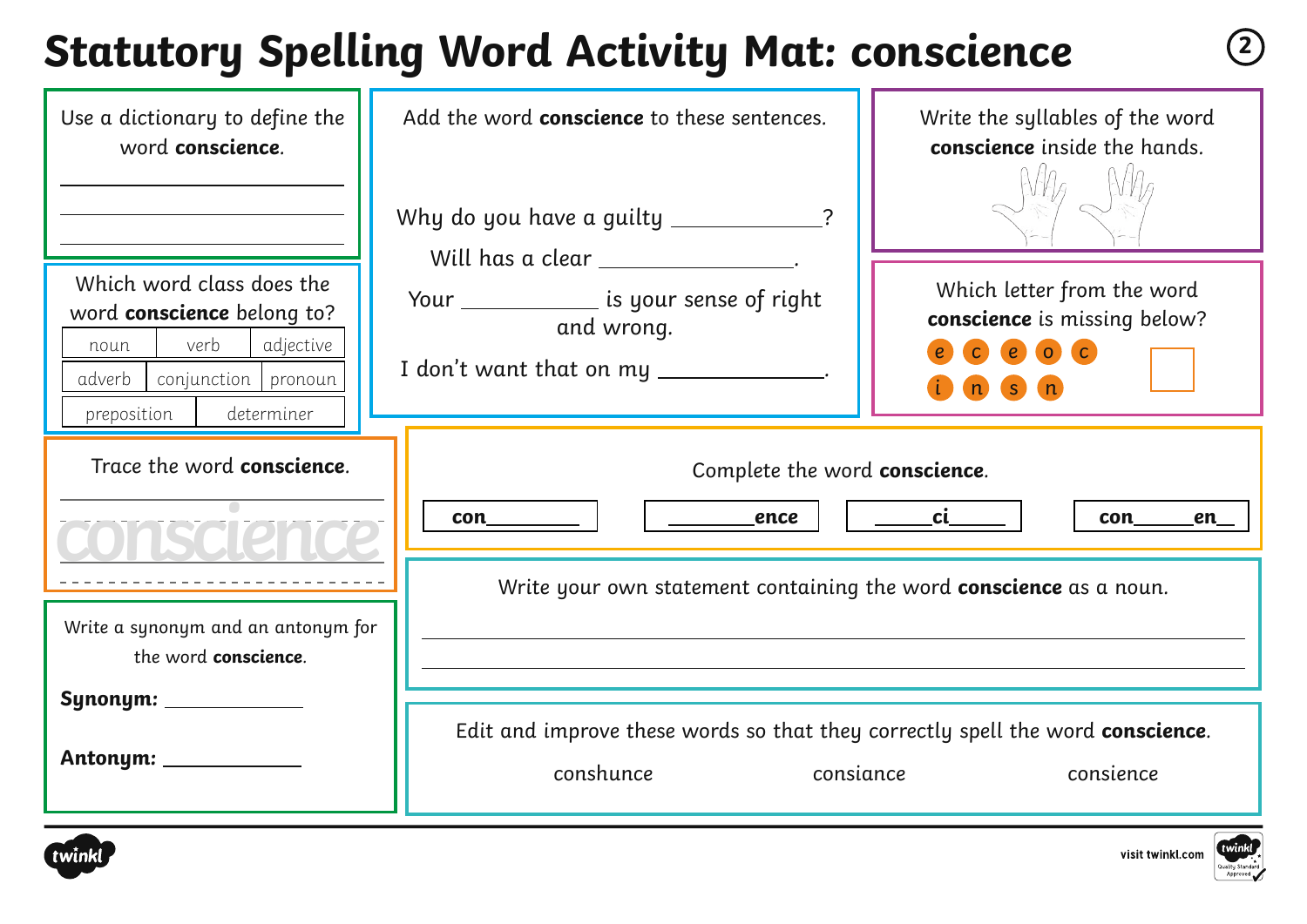## **Statutory Spelling Word Activity Mat: conscious <sup>3</sup>**

| Use a dictionary to define the<br>word conscious.                                                                                                 | Add the word conscious to these sentences.<br>Mrs Strawn is _______________ of the problem.                                                                     | Write the syllables of the word<br>conscious inside the hands.                                                                  |
|---------------------------------------------------------------------------------------------------------------------------------------------------|-----------------------------------------------------------------------------------------------------------------------------------------------------------------|---------------------------------------------------------------------------------------------------------------------------------|
| Which word class does the<br>word conscious belong to?<br>verb<br>adjective<br>noun<br>adverb<br>conjunction pronoun<br>determiner<br>preposition | The boxer was hurt but still _____________.<br>Were you _______________________ of anyone<br>watching you?<br>I felt self-__________ during the<br>performance. | Which letter from the word<br>conscious is missing below?<br>$\begin{pmatrix} 0 & 0 & C \end{pmatrix}$<br><b>S</b><br>$\bullet$ |
| Trace the word <b>conscious</b> .                                                                                                                 | Complete the word conscious.<br>ous<br>con                                                                                                                      | $\overline{\text{io}_{--}}$<br>$S_{\mathsf{C}}$<br><b>CO</b>                                                                    |
| Write a synonym and an antonym<br>for the word conscious.                                                                                         | Write your own statement containing the word conscious as an adjective.                                                                                         |                                                                                                                                 |
| Synonym: ____________<br>Antonym: _____________                                                                                                   | Edit and improve these words so that they correctly spell the word conscious.<br>conshus<br>consious                                                            | contsious                                                                                                                       |



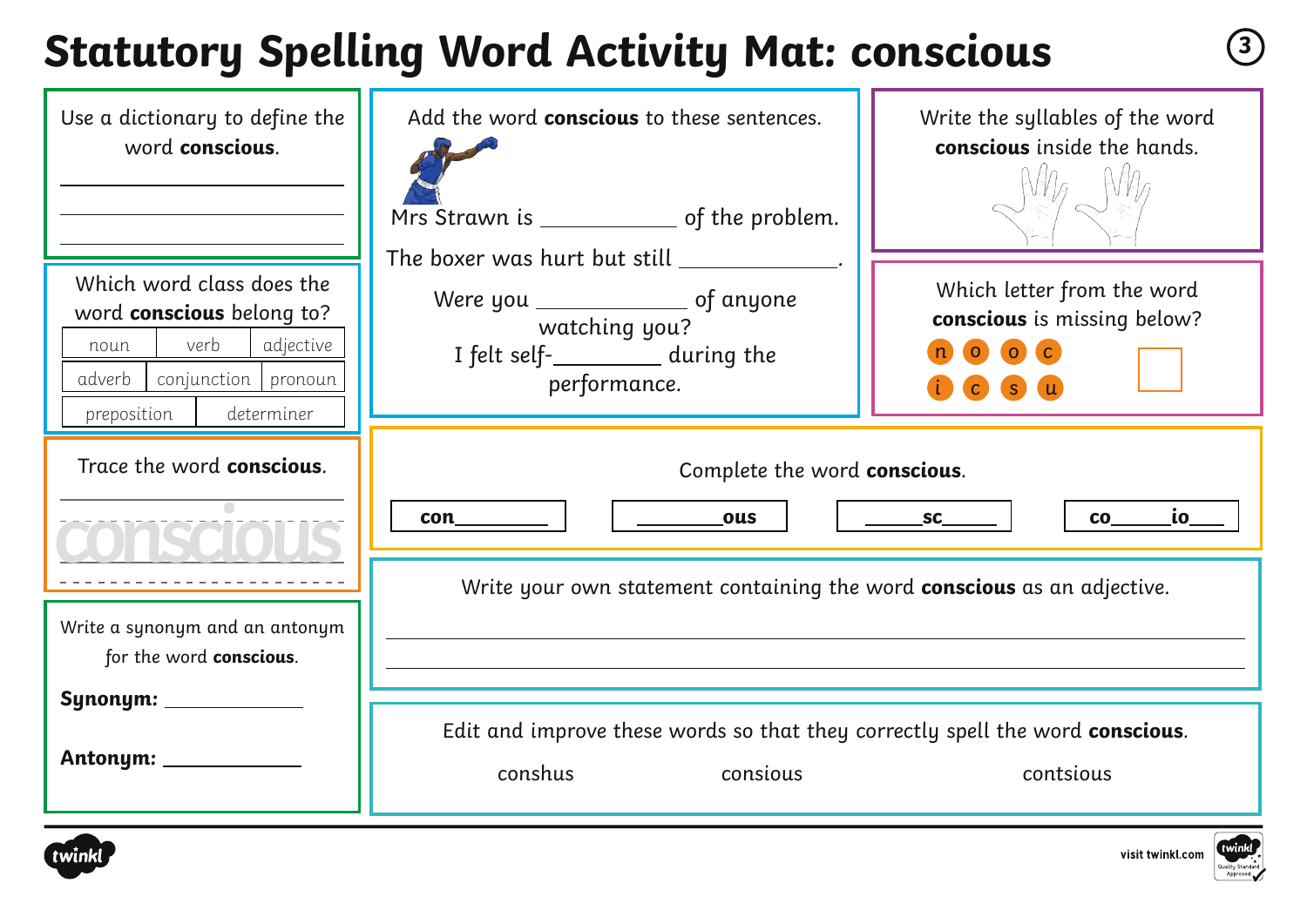# **Statutory Spelling Word Activity Mat: controversy <sup>4</sup>**

| Use a dictionary to define the<br>word controversy.                                                                                                   | Add the word controversy to these sentences.<br>The government tries to avoid                                                            | Write the syllables of the word<br>controversy inside the hands.                                     |
|-------------------------------------------------------------------------------------------------------------------------------------------------------|------------------------------------------------------------------------------------------------------------------------------------------|------------------------------------------------------------------------------------------------------|
| Which word class does the<br>word controversy belong to?<br>verb<br>adjective<br>noun<br>adverb<br>conjunction   pronoun<br>determiner<br>preposition | There was ______________ about the new shop.<br>is often reported in the<br>local news.<br>Will there be ___________ about our decision? | Which letter from the word<br>controversy is missing below?<br>$\epsilon$<br>$\bullet$<br><b>n</b> n |
| Trace the word controversy.                                                                                                                           | Complete the word controversy.<br>contro<br>____versy<br>Write your own statement containing the word controversy as a noun.             | $\_\_$ rov $\_\_$<br>con                                                                             |
| Write a synonym and an antonym for<br>the word controversy.<br>Synonym: ___________<br>Antonym: __________                                            | Edit and improve these words so that they correctly spell the word controversy.<br>controvversy                                          | contraversie<br>contraversy                                                                          |